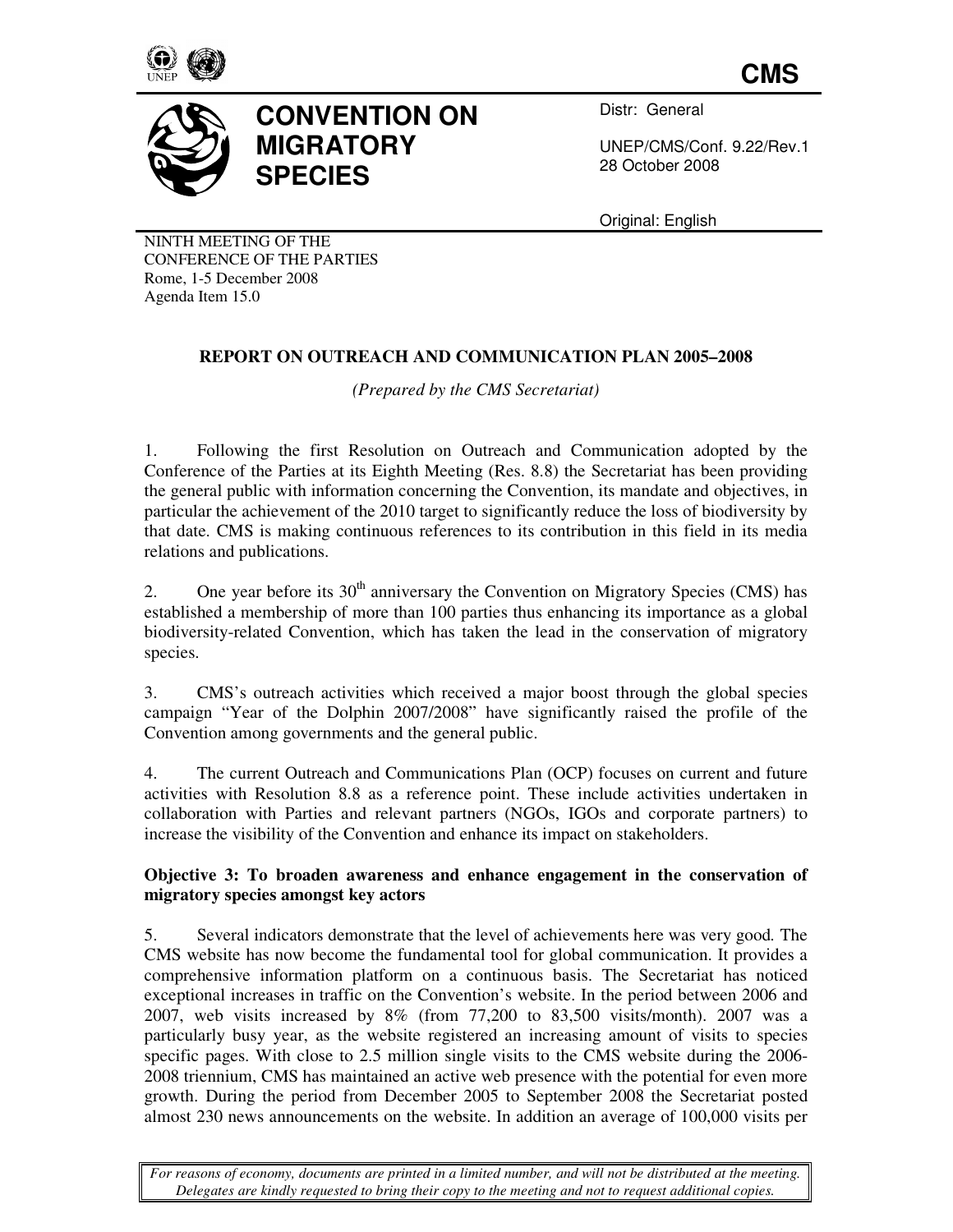month was recorded, both to the separate websites established for avian influenza (www.aiweb.info) and Year of the Dolphin (www.yod2007.org).

6. During the last triennium, CMS continued to develop a number of important communication tools, such as the website, a new design of the electronic newsletter (CMS bulletin), a new common exhibition, a new publication series, the CMS calendar, an encyclopedia (CMS Family Guide) and brochures. CMS has established a corporate design to facilitate recognition of CMS information products thus improving the visibility of the Convention. In addition to the logo and acronym, the mosaic has been established as official corporate design as a recurring element of most printed and electronic information material products. Two booklets were published in a new series in rectangular format with the mosaic focussing on the impact of other phenomena on migratory species (Wildlife Watching and Tourism 2005, Climate Change 2006).

7. With the Encyclopedia (CMS Family Guide) the CMS Secretariat published with the kind support of the Division of Environmental Law and Conventions (DELC) its main work of reference in November 2006, an update in May '08 and a revised second edition in October 2008. The encyclopedia of the Convention on Migratory Species has been made available online and in hard copy to Scientific Councillors, Focal Points of Parties and potential Parties as well as to the key media. The Guide comprises over 100 fact sheets explaining the history and structure of the Convention, its daughter Agreements and MoUs and some of the many species the Convention seeks to conserve. The Guide will be updated periodically to take account of new Parties, new Agreements and progress made in conserving endangered migratory animals.

8. The CMS Secretariat produced a new mobile exhibition consisting of two roll-up mobile displays with the possibility to display a video for CMS and its Agreements and 21 roll-up banners plus another one added in October 2008 on the Biodiversity Liaison Group, which was launched during the CBD CoP in Bonn during May 2008. Main topics include the phenomenon of migration, history and structures of the Secretariat, conservation plans, Agreements and MoUs.

9. A launch event on Sahelo-Saharan antelopes was organized in Paris in September 2006 as part of the IUCN Conference on Biodiversity in European Development Cooperation. Special events were held to publicise CMS in Bonn in January  $2007$  (marking the  $100<sup>th</sup>$ accession to the Convention by Yemen) and in May 2008 when about 180 guests attended a CMS presentation and reception during the CBD COP9. The Secretariat organised and supported a series of Year of the Dolphin events during 2006-8 in the Caribbean, North America, Europe, East Africa and the South Pacific and co-organised with AEWA the first World Migratory Bird Day in Kenya in 2006. A publication on dolphins designed as an educational tool was translated into nine languages and jointly launched with UNESCO in Paris in May 2007.

#### **Direct target 3.1 – Levels of engagement and commitment of existing CMS Parties increased**

10. The Secretariat gave a high priority to fundraising, especially in 2006, to undertake its mandates. In September 2006 Parties were invited to the meeting "CMS on the Move to 2010: Priorities in implementing the programme of work 2007-2008". Its aim was to support the implementation of objectives laid down in the Strategic Plan that were not covered by the core budget. At the meeting pledges of support and resources were obtained resources totaling  $\epsilon$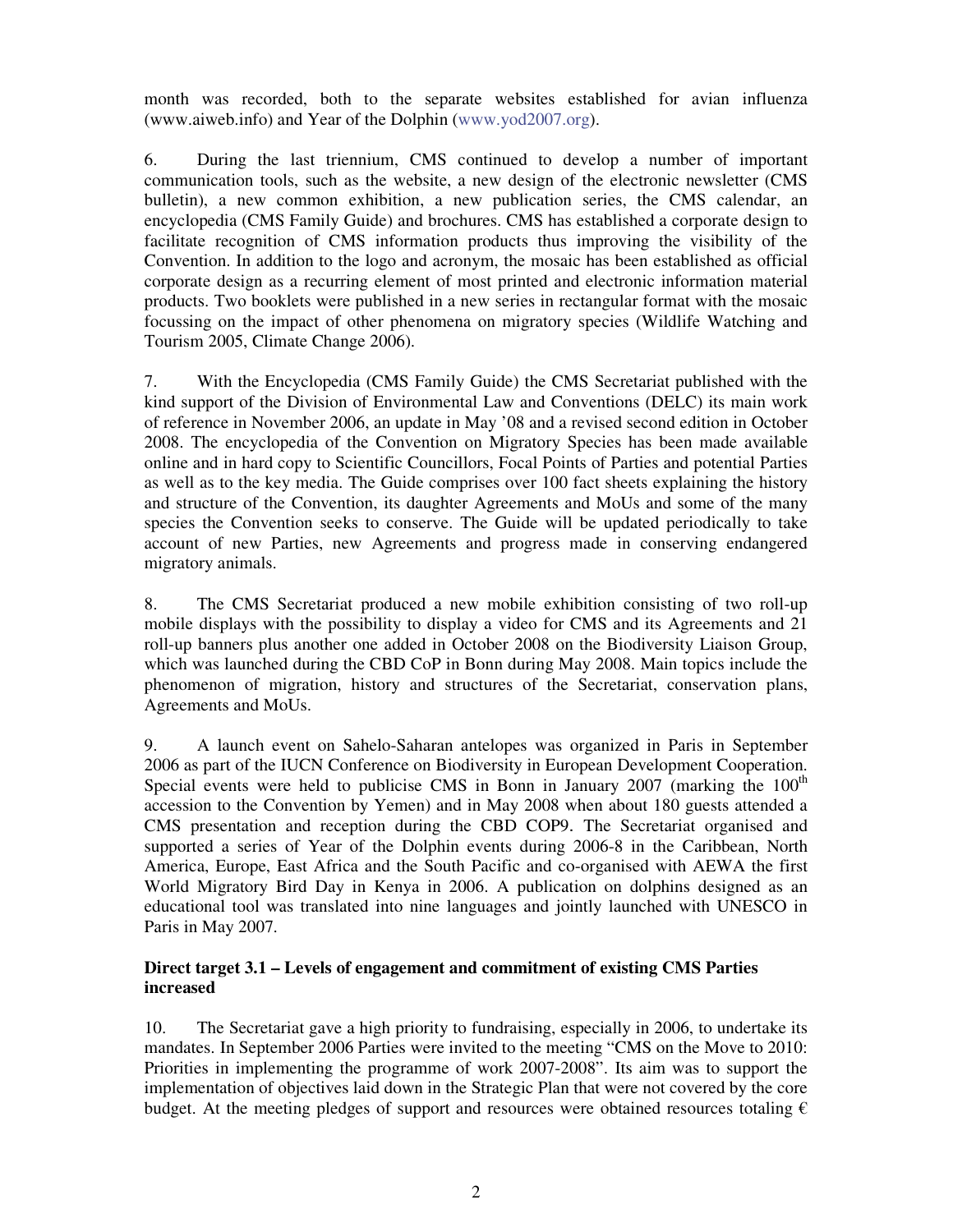3.5m (incl.  $\epsilon$  1.9 m provided by the European Commission for the CMS Sahelo-Saharan Antelope Project) towards 50 individual projects, donated by Governments for 2006-8.

11. On the occasion of the Year of the Dolpin Germany hosted an international conference entitled "Year of the Dolphin in Europe - Conservation of Small Cetaceans and Marine Protected Areas", which brought together experts from the whole of the European Union. France hosted the first meeting to conclude an international Agreement on Gorillas and Their Habitats and Monaco provided crucial support to the Agreement.

## **Objective 3.2 – Level of engagement in CMS work of priority target non-Parties increased**

12. CMS succeeded in raising its profile in the Americas. A Seminar in Washington was co-sponsored with the Smithsonian Institution in May 2007. The Third Western Hemisphere Migratory Species Conference in Asuncion, Paraguay, was held in July 2008 with government wildlife officials and representatives from non-governmental organizations and conventions. CMS being an active member of the WHMSI Interim Steering Committee participated in the different workshops and discussions related to the western hemispheric species. WHMSI and CMS signed an MoU to identify and strengthen conservation of areas of international importance with regard to capacity building. As a result was able to enhance regional capacity in a region where CMS is still building up its presence.

13. As a whole, the Secretariat has been successfully involved in the recruitment of new Parties. The membership rose from 94 Parties prior to COP8 to 110 Parties in October 2008 with a 17 percent increase including four countries each respectively recruited in Africa, America and the Caribbean and Asia.

14. CMS has enhanced conservation efforts especially in 2007 by negotiating and concluding several Memoranda of Understanding including the first two in South America and an Agreement on Gorillas and their Habitats. The development of the binding Agreement for Gorillas, and its negotiation by range states in a meeting in October 2007, was a remarkable achievement in terms of legal status of the instrument for these critically endangered species. The Agreement came into force on 1 June 2008 and MOP1 of the agreement is being held back-to-back with COP9 in Rome.

#### **Objective 3.3 - Number of Partners supporting and participating in the work of CMS increased**

15. In May 2007 CMS signed a cooperation agreement with the Wildlife Conservation Society, which aims to enable joint efforts in major and diverse fields, such as gorillas, avian influenza, cetaceans, turtles and aridland mammals. A formal Partnership Agreement with the World Association of Zoos and Aquariums (WAZA) as the only body that coordinates zoos and aquariums at the global level followed in September 2007. WAZA is official partner of the Year of the Gorilla campaign.

16. The growing importance of migratory species for healthy ecosystems and its impact on human societies is likely to attract the commitment of the private sector. A public-private partnership allows corporate partners to link business and biodiversity and improve their environmental and social record. The three biodiversity objectives of conservation, sustainable use and equitable benefit sharing can be fully integrated into a company's social responsibility or sustainability approach. There is a business case for integrating biodiversity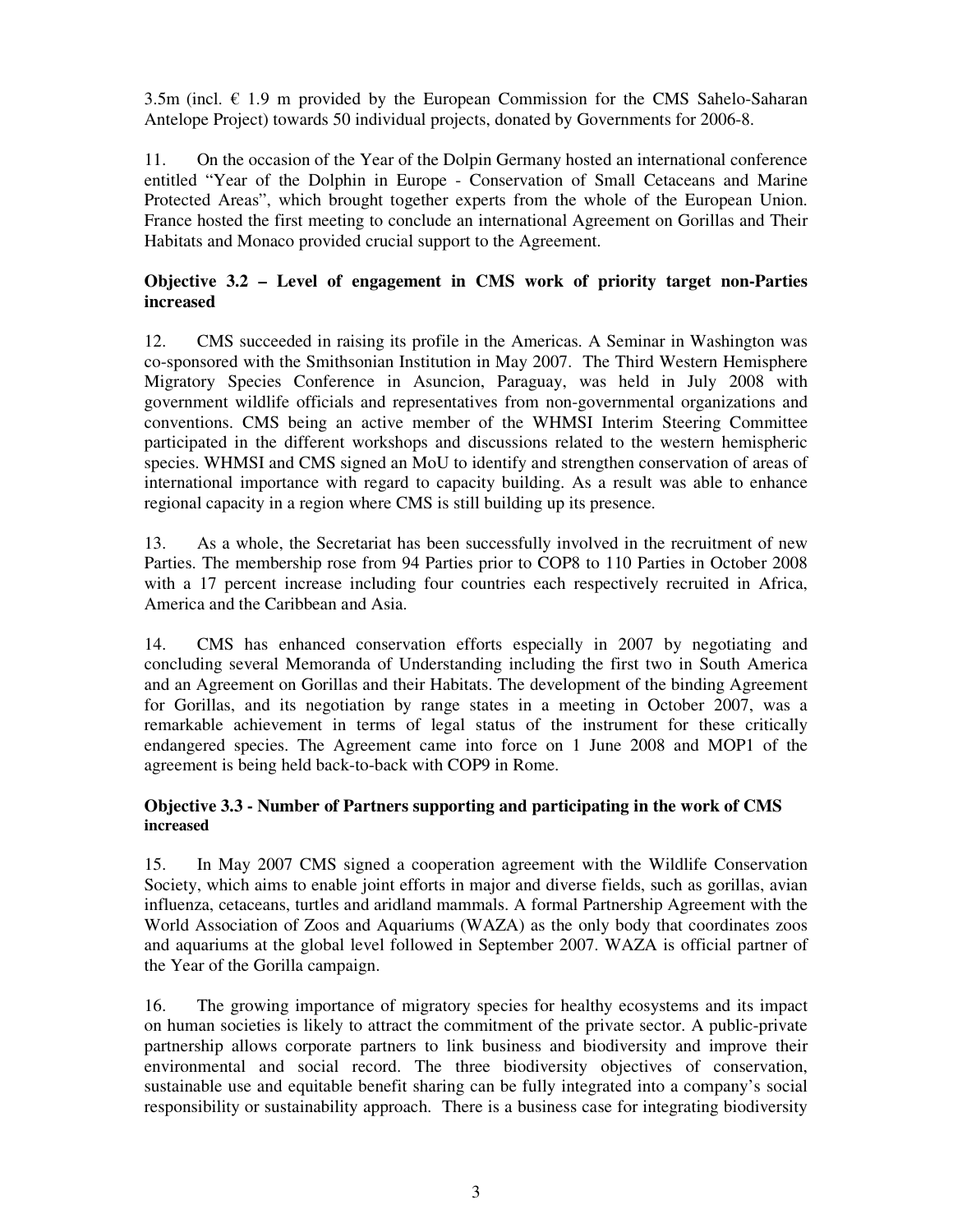into core management systems to reduce risks, capitalize on opportunities and meet corporate social responsibilities. In this context, CMS considers the development of sustainable ecotourism with partners during the Year of the Gorilla 2009 as a means to support capacity building and conservation project in the field.

17. The Secretariat enhanced co-operation with other MEAs, especially CITES, and organized a joint CMS/CITES meetings with Saiga antelope range and trading states in 2006. A new Partnership Agreement between CMS and the Bern Convention on the Conservation of European Wildlife and Natural Habitats and another one with FAO will be ready for signature at COP9. The Secretariat chaired the  $6<sup>th</sup>$  meeting of the Biodiversity Liaison Group in Bonn in May 2008, which agreed on co-operation between the six global MEA members during the International Year of Biodiversity in 2010. A banner featuring activities and achievement was produced by the Secretariat.

#### **Objective 3.4 Awareness of key media of CMS and its leading role in the conservation of migratory species enhanced**

18. The Secretariat was able to enhance awareness of key media of CMS and its leading role in conserving migratory species. Major events where CMS could ensure significant coverage in the news were the launch of the Year of the Dolphin, which was featured in more than 100 media of the international press, the YoD project "Sailors for Dolphins" from December 2006 to June 2007 in cooperation with a French private initiative and the European launch of the "IMAX Dolphin and Whales 3D Tribes of the Ocean 3D", in March 2008 in Berlin. Ocean explorer Jean-Michel Cousteau and the internationally renowned actress Martina Gedeck attracted major media coverage. CMS's cooperation with a public relations agency in Berlin secured a high level of media exposure.

19. CMS further enhanced its cooperation with UNEP over the distribution of press releases to media lists in other regions to ensure better media coverage. Press releases on CMS and Agreements were posted in the News Centre and in the Biodiversity section of the UNEP website. At the same time, CMS continued its cooperation with the United Nations Regional Information Centre (UNRIC) in Brussels. On the occasion of CMS's Scientific Symposium in Washington D.C in May 2007, CMS cooperated with the United Nations Regional Office in North America (UNEP RONA), the Department of Public Information (DPI) and thus enhanced its outreach to North America.

#### **Objective 3.5 Opinion leaders of key sectoral groups impacting on migratory species influenced, including by expert advice, through CMS**

20. The CMS Secretariat introduced the concept of CMS ambassadorships in April 2006 with the appointment of the conservationist Kuki Gallmann in Kenya. She helped to initiate the World Migratory Bird Day on her estate in May 2006 and supported the UNEP billion tree campaign. Peter Schei, Director of the Fridtjof Nansen Institute and Chairman of BirdLife International, the journalist and conservationist Stanley Johnson as well as the former CMS Executive Secretary Arnulf Müller-Helmbrecht were subsequently appointed as CMS Ambassadors, on account of their accomplishments in promoting the conservation of migratory species and their habitats.

21. CMS Ambassadors advance the cause through their work and their contacts, thus contributing to enhancing the knowledge of the animals and the threats they face while raising awareness among the public and decision makers worldwide, by participating in press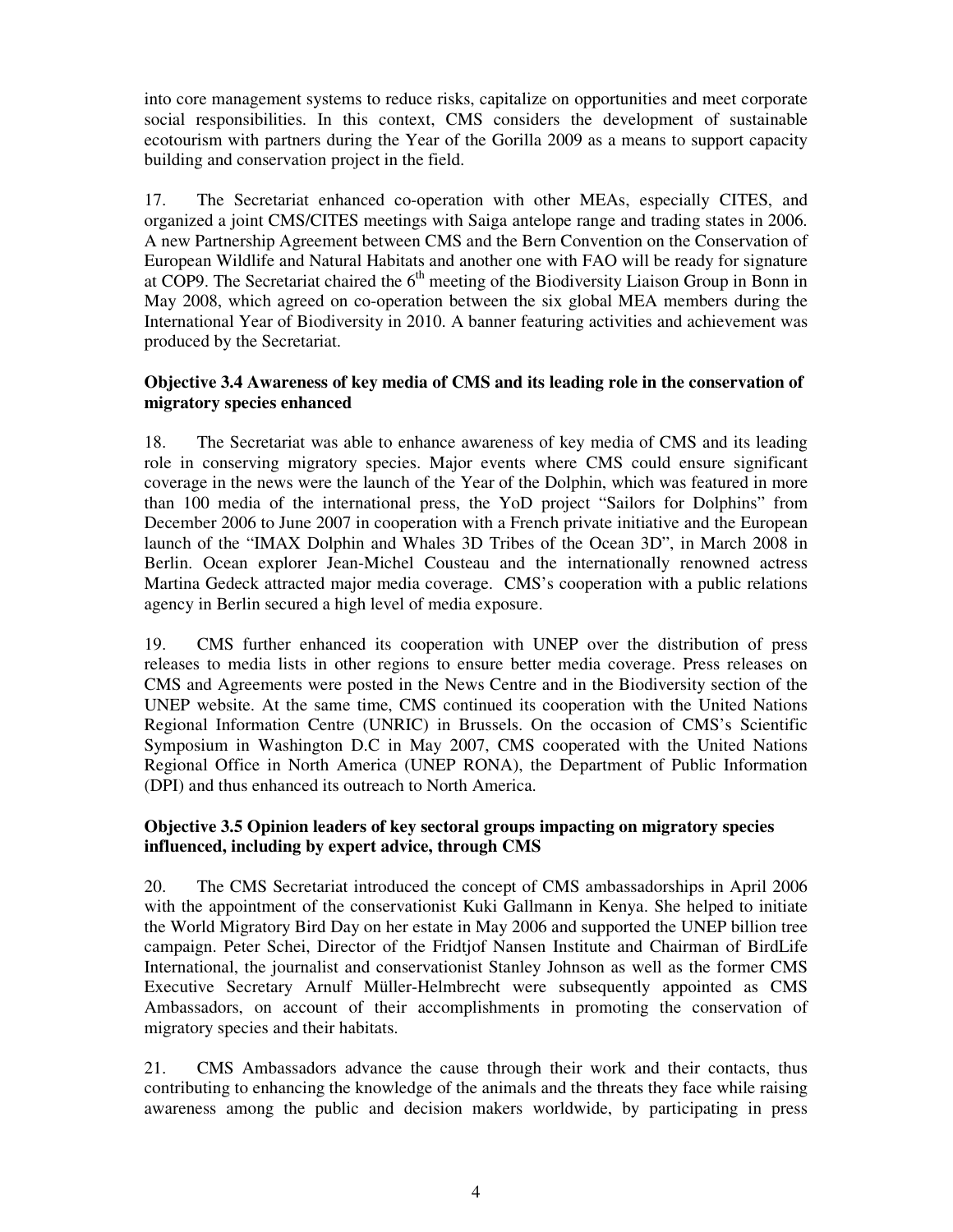conferences and relevant meetings organized by CMS. CMS Ambassadors give advice on outreach, policy and science, which may have an impact on the work of the Secretariat.

22. Ambassadors and patrons played a vital role in the context of global species campaign launched by the CMS Secretariat. HSH Prince Albert II of Monaco accepted the role of patron of the Year of the Dolphin (YoD) campaign during 2007. As an active personality in the conservation world the Patron supported the campaign by raising awareness of dolphin conservation problems. The Patron launched the YoD in September 2006 in the presence of the partners and requested CMS Parties to support the campaign. In addition to the Patron, altogether six Ambassadors were appointed who raised awareness while making use of their outreach possibilities as swimmers, sailors and scientists.

#### **Objective 3.6 – Key information material in appropriate UN languages disseminated to identified target audiences**

23. The production of the leaflet "Avian Influenza and Wild Birds" in the UN languages raised CMS's profile as a leading centre of expertise regarding the importance of migratory species and their habitats for human health. The translation of the brochure on Raptors into Arabic, English, French and Russian enabled the Convention to reach key audiences in the range states, which are necessary to implement conservation measures to protect endangered raptor species. The publication of the Technical Series on the Siberian Crane in Russian supports conservation efforts in Russia. Editions of the CMS Family Guide in the UN languages would further raise visibility of the Convention on a global scale and attract potential new Parties.

#### *Action requested:*

The Conference of the Parties may wish to:

- a. Take note of the Report presented by the Secretariat on Outreach and Communications in 2005 – 2008.
- b. Support a resolution on the lines of draft Res.9.5 to roll forward the Outreach and Communications Plan in 2009-2011.
- c. Ensure adequate resources for Outreach and Communications activities are available under the CMS budget.